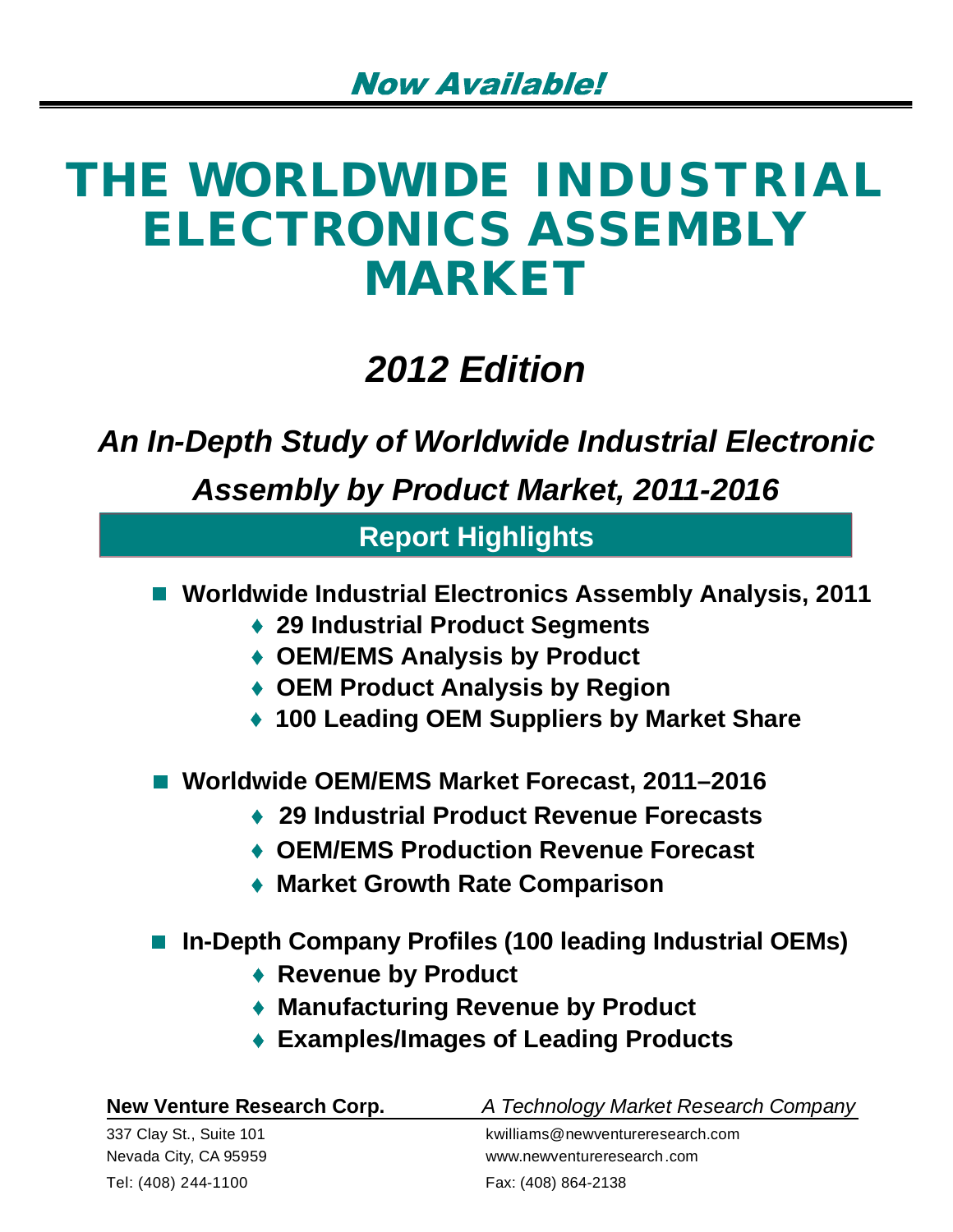## **Synopsis**

The worldwide industrial electronics assembly market is one of the most interesting and profitable segments for EMS companies to engage in. While growth of the total available industrial market is modest (between 5-6% annually), the growth of the EMS services sector is more than double depending on the product. Some of the most promising opportunities can be found in the Test & Measurement and Process Control sectors where advanced electronics are making a huge impact in efficiency and cost reduction. Both of these segments rely on semiconductor technology to improve performance, accuracy and payback for OEM product development. As a result, EMS companies are helping OEM suppliers to reduce cost, efficiency and time to market. As with most product markets, electronics innovation is key to overall market growth.

**New Venture Research (NVR)** has followed the electronics manufacturing industry for over 20 years and is pleased to now offer this special study—*The Worldwide Industrial Electronics Assembly Market, 2012 Edition*—the most comprehensive and in-depth market research report available on this industry. In 2011, EMS suppliers achieved only a total available market (TAM) penetration rate of 22.6%, however, by 2016 the penetration rate is projected to reach 26.9% - an increase of more than \$10 billion in revenue worldwide. This represents a compounded annual growth rate of 8.2% nearly double that of the OEM annual market growth rate.

The report begins with an examination of the various kinds of electronic assembly products in the industrial sector. Certain assemblies are very electronics-intensive (that is, they are suitable to semiconductor innovation). Examples include programmable electronics controllers (PLCs) which dominate the process control industrial sector, and electrical inverters found in clean energy technology. Other industrial products, such as HVAC, laundry and LEDs are mixed in terms of outsourcing opportunity due to the high percentage of mechanical assembly labor involved.

A total of 29 industrial products across four product segments are examined for electronics assembly content, in terms of cost of goods sold (COGS) and outsourcing opportunity. The result is a mixed summary of high growth versus high volume manufacturing opportunities that are likely candidates for outsourcing (other products are better left to the OEM to address and manufacture). As a result, electronics-intensive products such as test equipment will experience the highest revenue growth over the next five years, whereas there will be modest growth for most electro-mechanical industrial product assemblies.

All 29 industrial electronics product opportunity segments are examined for electronics/semiconductor content and manufacturing challenges, as well as potential partnerships with the leading OEM suppliers. In general, most Western OEM companies are open to subcontracting, whereas many Eastern OEMs prefer to maintain in-house manufacturing service capabilities– mostly for reasons of revenue capture as opposed to efficiency. The result will be a contrast in the dynamics between the different geographic regions with regard to manufacturing fulfillment and distribution. These conflicting forces will disrupt the industrial economic picture over the next five years, resulting in displacements in leadership and innovation.

All of these products and markets are analyzed from 2011–2016 in terms of OEM revenue and EMS subcontracting potential, in addition to production by region. An Excel spreadsheet allows for easy understanding and manipulation of the production data and ranking of OEM leadership.

*The Worldwide Industrial Electronics Assembly Market, 2012 Edition* is the product of hundreds of hours of intensive research. The report sells for \$3495, with extra single-user licenses at \$250 (corporate licensing is an additional \$1000). This report is only available in PDF format and is delivered by email. An Excel spreadsheet of all tables may also be obtained for an additional \$500.

## **About the Author**

**Randall Sherman** is the President/CEO and principal analyst of New Venture Research Corp., a technology market research and business consulting firm focused on the EMS and OEM electronics manufacturing industries. Mr. Sherman has more than 25 years' experience in technology and business research. He has held senior positions at various market research firms, including Creative Strategies, Frost and Sullivan, and BIS Strategic Decisions. He began his career as a telecom network design engineer. He holds an undergraduate degree in Astrophysics from the University of Colorado, a MSEE from the University of Colorado and an MBA from the Edinburgh School of Business.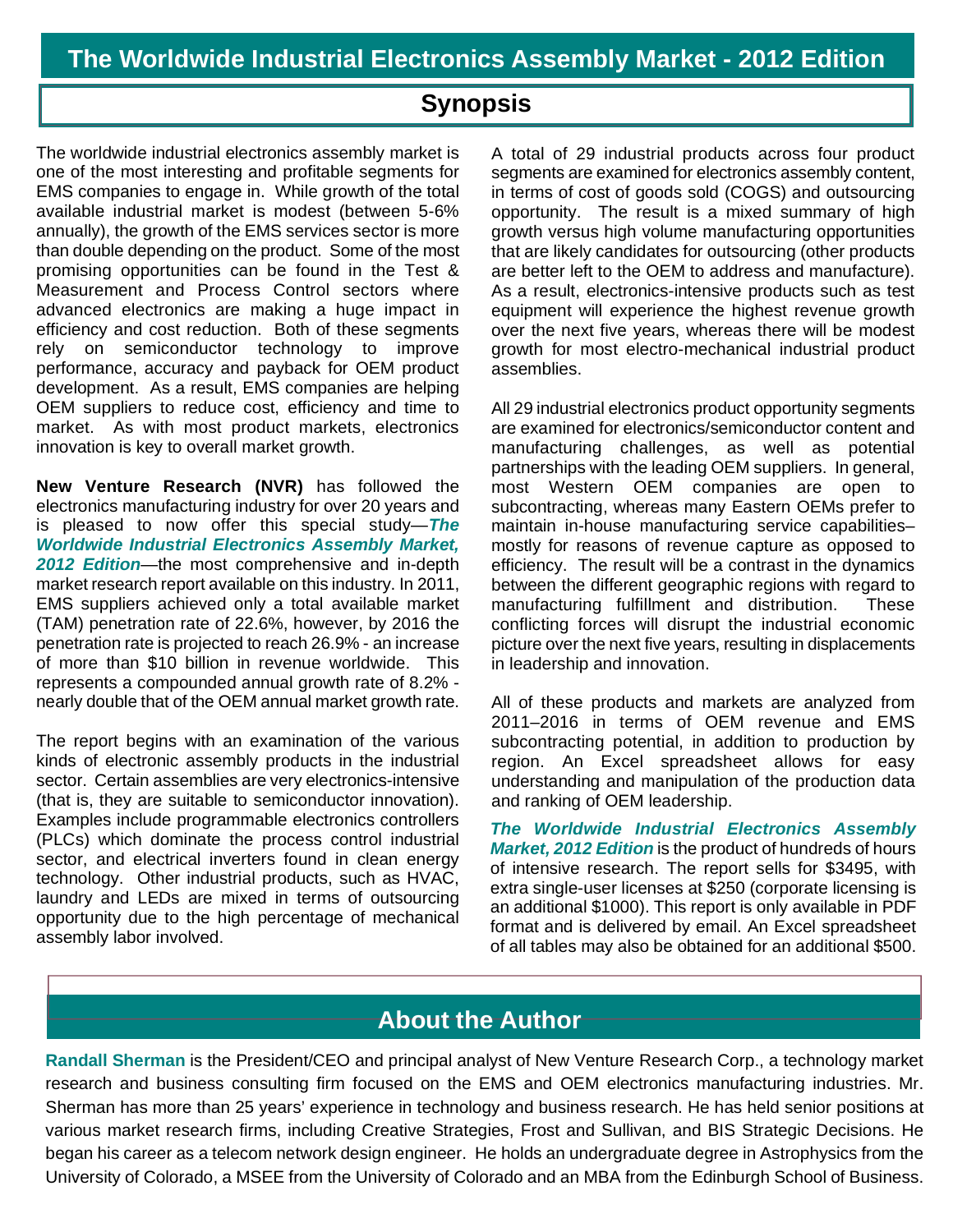## **The Worldwide Industrial Electronics Assembly Markets - 2012 Edition**

### **Abbreviated Table of Contents**

#### **Chapter 1: Introduction**

**Objectives Organization Methodology**

#### **Chapter 2: Executive Summary**

**Industrial Products Market Process Control Test & Measurement Other Industrial Products Clean Energy Industrial Products Market Forecast**

#### **Chapter 3: Industrial Product Assembly**

**Process Control Automation/Programmable Logic Construction/Agricultural/Mining Electric Motors Electrical Distribution/Smart Grid Elevator Systems Environmental Management Fluid Control/Hydraulics Marine/Waste Water Oil/Gas Power Supplies Robotics Smart Meters UPS/Batteries Test & Measurement**  $•$ **Inspection Instruments/Metrology Semiconductor Test Equipment Other Industrial ATM/Gaming/Vending HVAC Laundry/Home Appliances Lighting/LEDs Security/Safety Tools Handling/Specialty/Other Clean Energy Fuel Cells Inverters Solar PV Tidal/Other Wind Energy**

#### **Chapter 4: Industry Structure, 2011**

**Total Available Market - 2011 (by all 29 products listed above) Process Control Test & Measurement Other Industrial Clean Energy OEM/EMS Markets by Product/Segment OEM/EMS Production Revenue by Region/Product**

#### **Chapter 5: Industry Forecasts, 2011-2016**

**Total Available Market by Product Segment - 2011-2016 (by all 29 products listed above) Process Control Test & Measurement Other Industrial Clean Energy OEM/EMS Markets Forecast by Product/Segment**

#### **Chapter 6: Top 100 Company Profiles**

**ABB Abengoa Acciona Advantest Agilent ALSTOM Applied AREVA ASML AIXTRON Baldor Electric Bechtel BP Solar Brooks Automation Canadian Solar Caterpillar China Sunergy Cisco Systems CNH Global Cooper Industries Cree Danaher Diebold Dresser Eaton Electrolux Elster Group Emerson Federal Signal First Solar Fronius International Omron Fuji Electric Fujitsu** 

**Gamesa GE Industrial Gemalto General Dynamics Global Cash Access Haier Halliburton Hitachi Honeywell IGT Ingersoll Rand Invensys Itron ITT Industries John Deere KLA Tencor KONE Lam Research Landis+Gyr LDK Lennox Intl. LG Electronics Mettler Toledo Mitsubishi National Instruments National Semi NCR NEC Nichia Novellus OSRAM Panasonic** 

 **Parker Hannifin Pentair PerkinElmer Philips Lumileds Power-One Q-Cells Republic Services Robert Bosch Rockwell Automation Rohde & Schwartz Saft Samsung Schlumberger Schneider Electric Sharp Shimadzu Siemens Smiths Group SolarWorld Solon SE SPX SunPower Suntech Power Teradyne Thermo Fisher ThyssenKrup Tokyo Electron Toshiba Trina Solar Tyco UTC Waters Whirlpool Yokogawa**